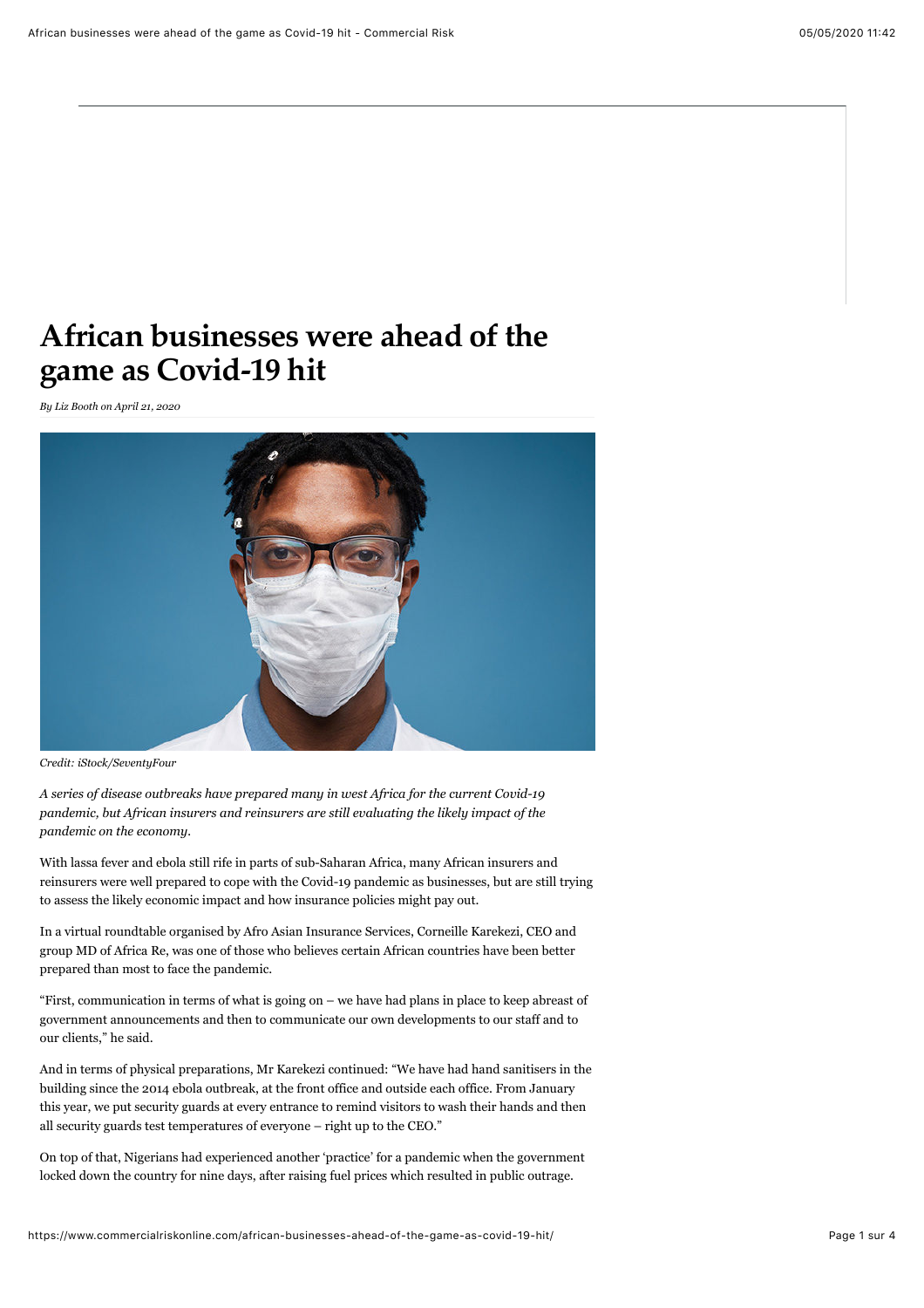As a result, Mr Karekezi said: "We had a business continuity plan in place and were prepared to evacuate staff etc."

Lawrence Nazare, a director at Continental Reinsurance, also headquartered in Lagos, agreed that the Nigerians – and west Africans generally – have been well prepared.

He added: "We have a Covid-19 response team meeting daily and feeding information from each operating territory. Looking at Botswana, for example, it is a fairly closed country and it has been really new territory for them. The Covid-19 response has been particularly robust. The government has declared a state of emergency for six months and banned the sale of alcohol for that time.

"But the level of preparedness was quite low compared to Nigeria, where we only needed to ramp up what was already in place because of ebola, lassa fever and the fuel shutdown."

In Ethiopia, *Yared Mola*, CEO of *Nyala* Insurance, reported many people are still working in their offices as usual – not least because the wifi service is too poor in many residential areas, making homeworking impossible.

Udai Patel, managing director at Africa Asian Insurance Services, stressed: "None of us have gone through anything like this before, where we are locked in our homes and trying to run our businesses as usual.

"It is key to understand how the actions of respective governments in terms of lockdown, social distancing, curfews etc, are impacting the way insurers do business right now."

Beyond that, he said, it is also crucial that business leaders are thinking ahead to plan for making good any losses incurred at the moment. "For insurers, clients will want to know how the crisis is impacting you economically and how you see it changing insurance as a product going forward.

"Does it present some opportunities for new products, or indeed is it going to restrict the product range you can offer?" he asked.

## **Insurance questions**

Despite some unusual working arrangements, the group stressed that for insureds it has been service as usual, with insurers able to handle new business (although they admitted there has not been too much of that to date), renewals and claims.

So far, they are reporting few Covid-19-related claims, although Hope Murera, CEO of Nairobiheadquartered Zep Re, said they sadly had already received their first Covid-19-related life claim to handle.

What the group did acknowledge was that the pandemic has shown up gaps in awareness among insureds around exactly what was covered in their policies and how a policy would react in pandemics.

This is particularly true when it comes to business interruption (BI) claims, they agreed. *Rajiv Ranjan,* CMO and executive director at east African insurer Mayfair, summed it up: "On the insurer side we are quite clear that a pandemic is not covered when it comes to BI, but on the client side there is a lot of confusion."

However, he reported insureds being "quite innovative" in their interpretations of policy wordings to see if they could make a claim. For example, he said one suggestion was that if the civil authorities called for the lockdown, insurers should pay out on BI.

On the other side, he said, many insureds are asking for refunds or reductions in premium because their factories or offices are being mothballed.

At the same time, because of the lower consumption of goods, demand for marine transit insurance is falling along with stock cover which is reducing as stockpiles shrink.

Peter Maina, CEO at East Africa Re, said they had looked at treaty wordings and not found many exclusions – only life and health treaties have exclusions, the rest are silent, he said.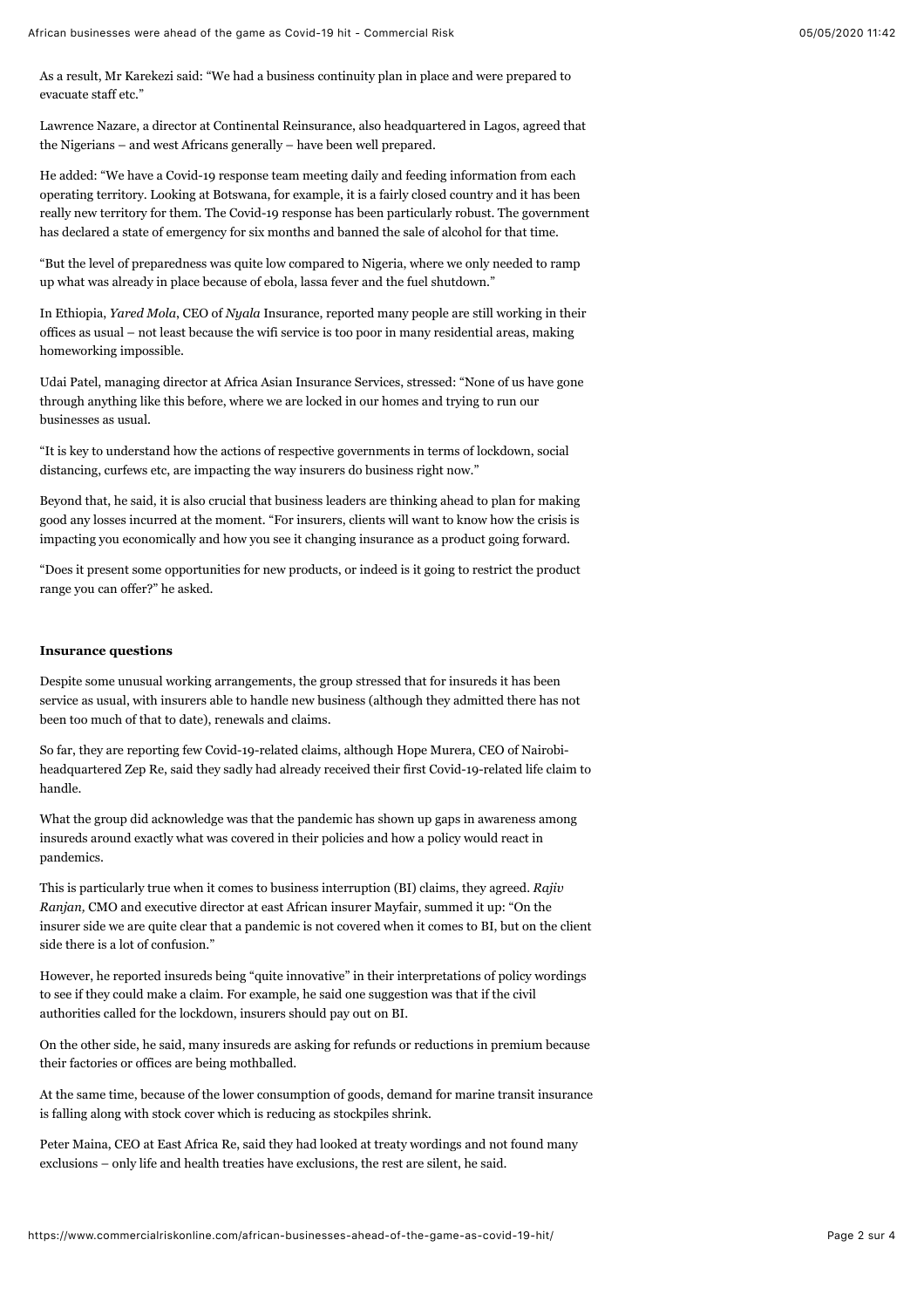However, he acknowledged: "We may have a problem in the future if claims start coming through. Treaties are very silent on the issue of pandemic."

Mr Karekezi admitted: "We are still trying to understand what is in our different insurance treaties and in the policies of our cedants – this will take time." However, he does not believe there will be a big exposure on pandemics.

Ms Murera reported mixed signals: "On life we have a claim, and we have no issues around that. And for the big medical underwriters it is also clear that there is an exclusion on their policies and on our treaties with them, but there is pressure from regulators about making pronouncements about paying – something which is happening worldwide."

She added: "We have to see what pressure comes but I have already warned the regulators that they should be worried about which companies will still be solvent after this – will they still have staff and be able to run their business?"

At Continental Re, Mr Nazare said: "We are reinsuring group life and the wording does specifically exclude pandemics. We did advise the market at the start of this crisis, sending out a circular making sure they were aware of the exclusion and that it would be triggered when the World Health Organization declared the pandemic."

He was also aware of some people trying to sell Covid-19 policies on a fronting basis and asking reinsurers to back them 100%, but he said it was something his firm turned down. However, insureds may have more success in South Africa, he suggested.

"One of the largest insurers mentioned that there is a suppliers' extension for BI that was sold as part of their property policies and might in fact respond to Covid-19 without needing any physical damage.

"We are investigating. We do participate on some policies that were written by this insurer in Namibia but at the moment we don't have a clear answer. There is a fear that in South Africa there will be significant losses arising out of that extension," he warned.

Mr Ranjan suggested an exclusion only emerged in policies about five years ago, as the industry became more aware of the threat of a pandemic, which means most older policies were sold without a specific exclusion.

How many such policies are out there will not become clear until reinsurers can do a proper audit, suggested Mr Karekezi.

He explained: "When there was ebola, our group life term policy, brokered by a major London broker and placed in London, included an exclusion for ebola, which was understandable. We were able to remove that but it highlighted the need for everyone across the industry to check policy wordings with a fine toothcomb.

"During the Arab Spring, we had the same issues around political insurance policies in Tunisia and Egypt. There was so much confusion because each policy had different wordings. We need to go through wordings carefully because there may have been some keen-eyed insureds who changed the wordings and the insurers may have been keen to accept the premium rather than fight over one word."

In discussions with retrocessionaires, Hannover Re and Swiss Re, Mr Maina said they have explored if there could be a waiver on the exclusion under life cat covers but he said the challenge that has emerged is the period of the event – normally 72 hours – which means it will still not respond.

## **The future**

Mr Patel stressed that such an event is likely to bring change. The question was, he said, "whether from these adversities you see business opportunities or if insurance is likely to evolve to cope with a new reality".